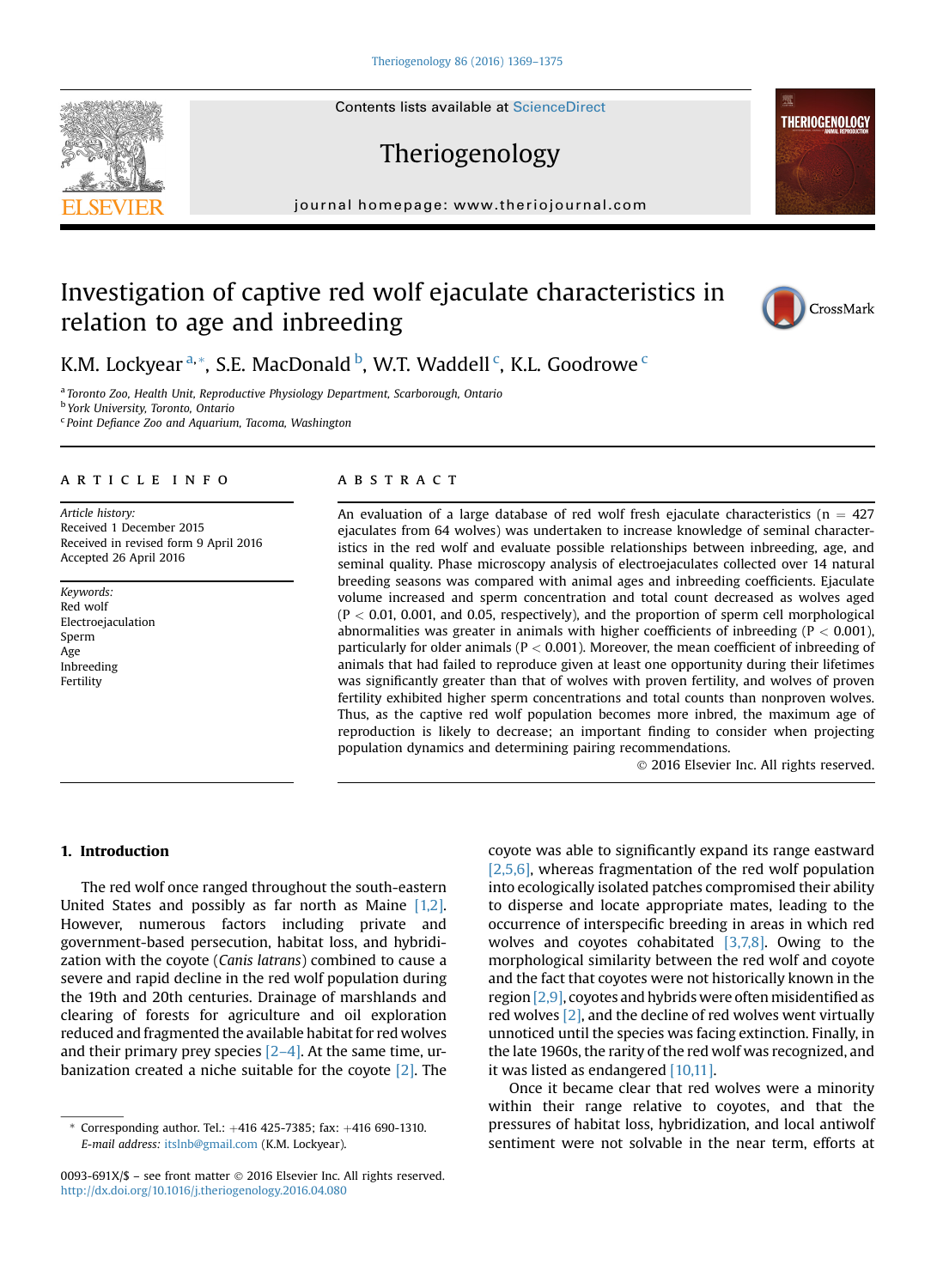preserving the species in the wild were abandoned in favour of planned extirpation with the long-term goal of reestablishing the species in protected portions of its historical range [\[12\]](#page-5-0). Of over 400 animals evaluated, 43 met the morphological standards to be considered nonhybrids. Of those, ultimately only 14 became founders for the captive breeding program  $[12-16]$  $[12-16]$ . Because the founder group for the extant red wolf population is small, and because the zoo-based population has been skewed toward older animals  $[17]$ , there is a need to understand the implications of both inbreeding and age on reproductive success in this species to make optimal breeding decisions for the future of the species. Currently, the captive red wolf population is managed through a zoo-based Species Survival Plan (SSP) in combination with the Red Wolf Recovery Plan, administered by the United States Fish and Wildlife Service.

Little information exists on the specific effects of aging and inbreeding on ejaculate characteristics and/or sperm quality in wild canids. There have been two previous reports of seminal traits in the red wolf (Canis rufus) [\[18,19\]](#page-6-0). However, these studies considered relatively small numbers of animals sampled over one and two breeding seasons, respectively. The semen parameters and sperm characteristics for the red wolf reported in these studies, while comparable to other canids, tended to be on the extreme ends of the canid spectrum and exhibited a high range of variability both within and among wolves. The significance of these findings in regard to red wolf fertility has not been established.

An evaluation of a large database of red wolf fresh ejaculate characteristics compiled over a 14 year span and including multiple samples from individual wolves, was undertaken. The objective of this study was to improve and build upon current knowledge of seminal characteristics in the red wolf and evaluate possible relationships between fertility, age, inbreeding, and seminal quality.

#### 2. Materials and methods

#### 2.1. Animals

Adult, male red wolves (C. rufus;  $n = 64$ ) were maintained at 10 facilities in various geographical locations across the United States. All housing facilities adhered to husbandry protocols set by the Red Wolf SSP. Wolves ranged in age from 1 to 14 years. All wolves were housed singly, in conspecific pairs, or in family units. Animals were exposed to natural photoperiod and housed in pens that contained natural substrate, foliage, and sheltered dens with bedding material. Wolves were fed a commercially available dry dog food daily and provided water ad libitum. Animals that sired at least one litter during their lifetimes were considered to be of proven fertility, whereas males that did not produce a litter given at least one opportunity to breed during their lifetime (i.e. housed with a female conspecific for breeding purposes for the duration of one or more natural breeding seasons) were considered nonproven. Eight of the 64 study animals were of indeterminate fertility (i.e. unpaired) and as such were excluded from fertility-based analyses.

#### 2.2. Semen collection and evaluation

Semen collection was performed during 14 natural breeding seasons; from mid December until early April 1990 to 2004. One to 10 collections were performed per animal per year, for a total of 427 ejaculates from 64 animals. Wherever possible, care was taken to ensure that collections were not aligned with mating events. Consistency in collection procedures and evaluation parameters was assured in that all technicians were trained by the same individual and used standardized operating procedures and a specific data collection form designed for this study.

Wolves were fasted 1 day before collection. On the day of collection, animals were anesthetized using Telazol (teletamine hycrochloride and zolazepam; 6.5 mg  $\text{kg}^{-1}$ ) administered by hand syringe. Before semen collection, the penis was cleaned and the bladder drained of urine via catheterization with a five Fr, 55.8-cm long polypropylene catheter (Sherwood Medical, St. Louis, MO, USA). Electroejaculation was performed using a PT Electronics model 302 ejaculator (no. 4 probe: 1.6-cm diameter; Boring, OR, USA). Using previously described methods [\[18,20,21\]](#page-6-0), ejaculation was achieved through a set of three to five stimulation series, each consisting of multiple on-off stimuli in increasing voltages ranging from 3 to 8 volts. A rest period of 5 to 7 minutes was allowed between each series. Semen was collected into plastic containers.

For each ejaculate, fresh semen from all series was pooled and the total volume, pH, concentration, and percent motile cells were determined using previously described methods for this species [\[18,20,21\].](#page-6-0) Specifically, concentration was measured and percent motile cells estimated using a hemocytometer [\[18,20,21\]](#page-6-0). The forward progressive status of motile cells was rated on a scale from 0 to 5 (0  $=$  no motility, 1  $=$  side-to-side flipping without forward progression,  $2 =$  slow meandering progression,  $3 =$  moderate meandering progression,  $4 =$  moderate linear progression,  $5 =$  rapid linear progression). To assess morphology and evaluate acrosome integrity, aliquots of 5 mL of each ejaculate were smeared on separate, clean glass slides, and allowed to dry before fixation in methyl alcohol for 60 seconds. Beginning in 1993, fixed slides were stained with Spermac (FertiPro, Belgium; supplied by Meditech first Canada, Inc.) and examined using phase microscopy as described by Goodrowe et al. [\[18\].](#page-6-0) A total of 300 spermatozoa from each ejaculate were evaluated, and the percentages of normal spermatozoa, each abnormality type, and spermatozoa with intact, partial, and missing acrosomes were determined. Intact acrosomes were determined by a uniform blue color in the distal portion of the sperm head, whereas the postacrosomal region was stained pink, as described by Goodrowe et al. [\[22\]](#page-6-0). Partial acrosomes were identified as those in which the blue stain in the distal portion of the sperm head was disrupted or irregular in appearance. Missing acrosomes were identified by blue color in the equatorial region only, or by even pink color in the acrosomal region. Morphological abnormalities were categorized as those involving the head, midpiece, or flagellum. Neither urine-contaminated nor aspermic samples were included for analysis.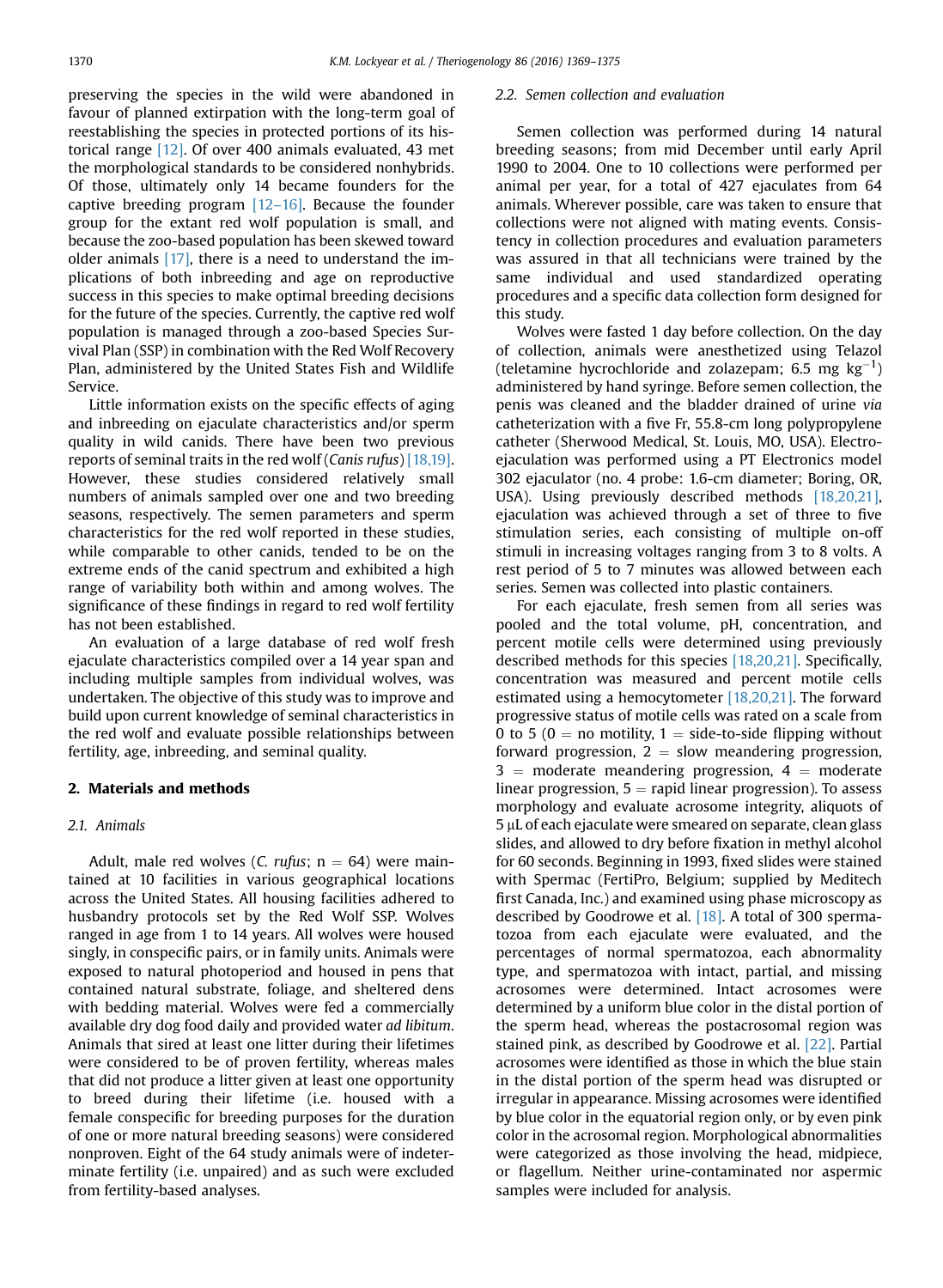### 2.3. Data analyses

Values are reported as means  $\pm$  standard error of the mean. Individual coefficients of inbreeding (f) were generated using complete population pedigree records [\[23\]](#page-6-0) and PM2000 software. Differences in ejaculate and sperm characteristics between wolves of proven and nonproven fertility were assessed using Student  $t$  tests. Effects of increasing age among and within wolves and f among wolves on ejaculate and sperm cell characteristics were assessed using multiple linear regressions. Post hoc analyses of the data indicated that, despite large effect sizes (all ds were  $>1.2$ ), statistical power was below the conventionally acceptable level of  $\sim$  0.8 [\[24\]](#page-6-0) due to sample size limitations. In such cases, it has been suggested that a more lenient  $\alpha$  level (0.10 or 0.15) should be adopted [\[25,26\]](#page-6-0).

#### 3. Results

## 3.1. Semen characteristics

Summary data from semen analyses are presented in Tables 1 and 2. A high level of variation in electroejaculate characteristics was observed both within and between wolves. The greatest proportion of ejaculates (69%) exhibited between 70 and 90% motile spermatozoa. Nearly half of all ejaculates (45%) contained between 70 and 93% morphologically normal cells, 34% contained 50%–70% normal cells, and 21% contained less than 50% the normal cells. Of the mean of  $33\pm 0.9%$  abnormal spermatozoa, the predominant abnormalities were bent and coiled flagella.

#### 3.2. Fertility status

Subsets of the data were constructed on the basis of ejaculate characteristics from wolves of proven ( $n = 32$ ; 248 ejaculates) and nonproven ( $n = 24$ ; 148 ejaculates) fertility. There were no differences between males of proven and nonproven fertility in terms of ejaculate volume, pH, % motility, or forward progressive status  $(P > 0.15)$ . Neither were there significant differences between fertility subsets in the proportions of morphologically normal spermatozoa, or the relative proportions of intact, partial, and absent acrosomes. However, nonproven animals did exhibit lower mean sperm cell concentration and total cell counts ( $P < 0.10$ ) than animals of proven

fertility. Interestingly, the mean inbreeding coefficient of nonproven males in this study  $(0.0281 \pm 0.004, \text{ range})$ 0-0.125) was significantly greater ( $P < 0.01$ ) than that of proven males (0.0172  $\pm$  0.002, range 0–0.0605).

#### 3.3. Effects of wolf age and inbreeding

Ages of donor animals were normally distributed  $(P < 0.05)$  around a mean of  $6.9 \pm 0.1$  years. The greatest proportion of donors (63%) had inbreeding coefficients of 0, with the remainder normally distributed ( $P < 0.05$ ) around a mean of 0.0546  $\pm$  0.002.

Although variability was high both between and within wolves, there was a modest overall increase in ejaculate volume in older animals ( $P < 0.01$ ), whereas sperm concentration and total cell counts both decreased with age  $(P < 0.001$  and 0.01 respectively). These trends were not apparent before the age of 6 years [\(Fig. 1\)](#page-3-0). Decreases in total cell count over time were also observed at the individual level. Of  $n = 17$  animals sampled over 4 or more consecutive years, 11 were aged 6 years or older at the beginning of sampling, four were aged 6 years or less for the entire sampling period, and two spanned ages 4 to 13 years during sampling, for a total of  $n = 13$  individuals tracked beyond the age of 6 years and  $n = 6$  individuals tracked before the age of 6. Of these, 11/13 individuals exhibited statistically significant declines in total sperm count  $(P < 0.15)$  beyond the age of 6, whereas  $0/6$  individuals exhibited declines before the age of 6. Spermatozoal concentration and total count both decreased in association with higher  $f(P < 0.05$  and 0.01 respectively), an effect that was more pronounced in combination with higher  $f$  (P  $<$  0.001 and 0.10 respectively).

Changes in the morphology of fresh red wolf spermatozoa tended to be associated primarily with inbreeding, with age becoming a contributing factor for some characteristics. Overall, the proportion of morphologically normal spermatozoa decreased in association with increased  $f$  (P < 0.001), with a greater effect in older animals  $(P < 0.001)$ . The specific morphological characteristics showing the most pronounced associations with  $f$  were coiled and bent flagella. The incidence of both increased sharply with increasing  $f$ , particularly for older animals  $(P < 0.001)$ , although age alone did not show any association with these traits.

Biflagellism increased mildly with increasing  $f(P < 0.01)$ , and very slightly with increasing age (P  $< 0.01$ ),

Table 1

| Mean $(\pm$ standard error of the mean) semen parameters for red wolf fresh ejaculate characteristics. |  |
|--------------------------------------------------------------------------------------------------------|--|
|--------------------------------------------------------------------------------------------------------|--|

| Parameter                                                         | All samples <sup>a</sup> | Proven fertility <sup>b</sup> | Unknown fertility <sup>c</sup> |
|-------------------------------------------------------------------|--------------------------|-------------------------------|--------------------------------|
| Volume (mL)                                                       | $5.3 \pm 0.2$ (0.1-32.5) | $5.3 \pm 0.3$ (0.1-32.5)      | $5.4 \pm 0.3$ (0.4-18)         |
| рH                                                                | $6.5 \pm 0.04$ (6-8)     | $6.5 \pm 0.1$ (6-7.6)         | $6.6 \pm 0.1$ (6-8)            |
| % Motile spermatozoa                                              | $72 \pm 1.2$ (5-95)      | $73 \pm 1.4$ (10-95)          | $70 \pm 2.0$ (5-95)            |
| Forward progressive status (0–5)                                  | $3.6 \pm 0.1$ (1.5–5)    | $3.6 \pm 0.1$ (2-5)           | $3.7 \pm 0.1$ (2.5-4.5)        |
| Sperm concentration ( $\times$ 10 <sup>6</sup> mL <sup>-1</sup> ) | $104 \pm 5.9$ (0-664)    | $110 \pm 7.8$ (0-592)         | $89 \pm 8.5 (0.9 - 664)$       |
| Total number of spermatozoa ( $\times 10^6$ )                     | $469 \pm 30.0$ (0-4262)  | $485 \pm 40.5$ (0-4262)       | $433 \pm 43.2$ (5-3280)        |

Numbers in parentheses represent ranges.

<sup>a</sup> Values for all samples (n = 427 ejaculates from 64 wolves).<br><sup>b</sup> Values for animals of proven fertility (n = 248 ejaculates from 32 wolves).<br><sup>c</sup> Values for animals of unknown fertility (n = 148 ejaculates from 24 wolve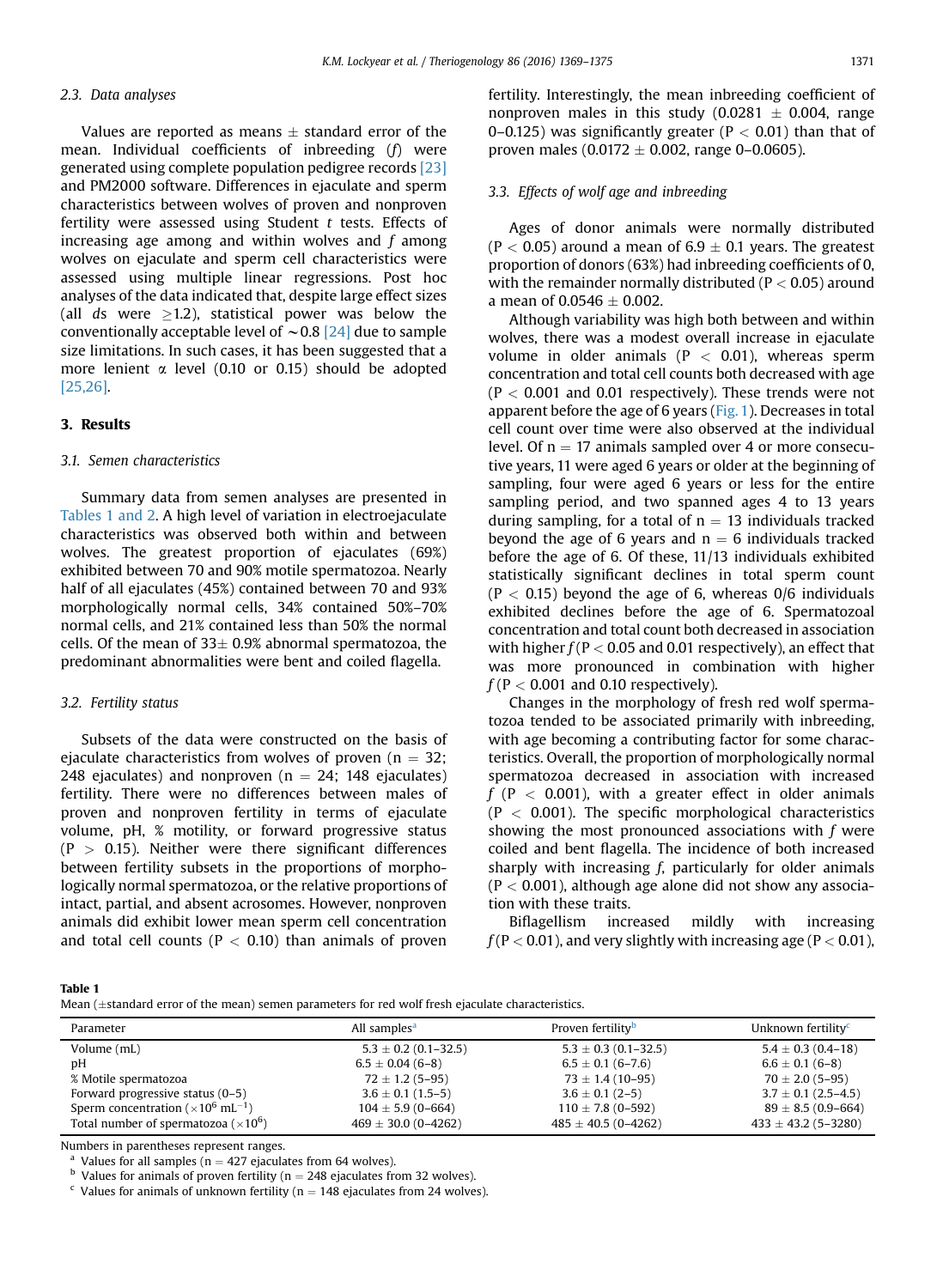# <span id="page-3-0"></span>Table 2

Mean ( $\pm$ standard error of the mean) proportion (%) of sperm cell morphological characteristics and acrosomal status from fresh red wolf ejaculates, determined by phase microscopy.

| Parameter              | All samples <sup>a</sup> | Proven fertility <sup>b</sup> | Unknown fertility <sup>c</sup> |
|------------------------|--------------------------|-------------------------------|--------------------------------|
| Normal                 | $65 \pm 0.9$ (13-93)     | $65 \pm 1.1$ (13-93)          | $64 \pm 1.4$ (20-90)           |
| Head abnormalities     |                          |                               |                                |
| Macrocephaly           | $0.3 \pm 0.05$ (0-7)     | $0.4 \pm 0.07$ (0-6)          | $0.3 \pm 0.08$ (0-7)           |
| Microcephaly           | $1.5 \pm 0.2$ (0-39.7)   | $1.2 \pm 0.1$ (0-14)          | $1.9 \pm 0.4$ (0-39.7)         |
| Knobbed acrosome       | $4.5 \pm 0.8$ (0-23.3)   | $4.9 \pm 1 (0 - 23.3)$        | $3.3 \pm 1 (0 - 12.3)$         |
| Detached head          | $3.6 \pm 0.3$ (0-70)     | $3.5 \pm 0.4$ (0-70)          | $3.9 \pm 0.4$ (0-28)           |
| Midpiece abnormalities |                          |                               |                                |
| Abnormal midpiece      | $0.2 \pm 0.05$ (0-9)     | $0.2 \pm 0.06$ (0-9)          | $0.2 \pm 0.07$ (0-6.5)         |
| Bent midpiece          | $3.2 \pm 0.6$ (0-36.3)   | $3.1 \pm 0.4$ (0-20)          | $3.5 \pm 0.5$ (0-36.3)         |
| Tail abnormalities     |                          |                               |                                |
| Coiled flagellum       | $6.6 \pm 0.4$ (0-44.7)   | $6.7 \pm 0.5$ (0-41.7)        | $6.5 \pm 0.7$ (0-44.7)         |
| Biflagellate           | $0.4 \pm 0.07$ (0-17)    | $0.5 \pm 0.1$ (0-17)          | $0.3 \pm 0.07$ (0-4)           |
| Bent flagellum         | $12 \pm 0.6$ (0-75)      | $13 \pm 0.7$ (0-75)           | $11 \pm 0.8$ (0-46.7)          |
| Bent neck              | $2.5 \pm 0.3$ (0-74)     | $2.6 \pm 0.5$ (0-74)          | $2.3 \pm 0.4$ (0-21)           |
| Acrosome               |                          |                               |                                |
| Intact                 | $57 \pm 2.6$ (2.3-94.3)  | $59 \pm 3.0$ (4.7–94.3)       | $52 \pm 5.4$ (2.3–88.3)        |
| Partial                | $35 \pm 2.4$ (6.5–90.7)  | $34 \pm 2.7$ (6.5–90.7)       | $38 \pm 4.8$ (7-83.7)          |
| Absent                 | $7.2 \pm 1.0$ (0-67)     | $6.4 \pm 1.2$ (0-67)          | $9.2 \pm 1.9(1 - 38.7)$        |
| Ballooned              | $8.9 \pm 1.0$ (0.3-22.7) | $8.6 \pm 1.3$ (0.3-22.7)      | $9.7 \pm 1.7$ (3.6-19)         |

Numbers in parentheses represent ranges.

<sup>a</sup> Values for all samples (n = 427 ejaculates from 64 wolves).<br><sup>b</sup> Values for animals of proven fertility (n = 248 ejaculates from 32 wolves). c Values for animals of unknown fertility (n = 148 ejaculates from 24 wolves)

with intensified effects for age and  $f$  in combination  $(P < 0.01)$ . The proportions of detached heads and microcephaly were very slightly increased in association with increasing  $f(P < 0.05$  and 0.01, respectively) but were unaffected by variation in age. The incidence of knobbed acrosomes and the proportion of abnormal midpieces also increased in association with increasing  $f(P < 0.05$  and 0.001, respectively), but not with increasing age. The relative proportions of intact, partial, and missing acrosomes were not affected by either f, age, or both in combination.

The proportion of motile cells decreased with increasing  $f(P < 0.001)$ , but did not appear to be associated with wolf age. The forward progressive status of motile spermatozoa

exhibited a slight reduction in older animals ( $P < 0.01$ ), and this effect was more pronounced in animals with higher  $f$  (P  $<$  0.001). Finally, ejaculate pH increased in association with increasing f but not wolf age ( $P < 0.001$ ).

## 4. Discussion

Remarkably little information exists on the specific effects of aging on ejaculate characteristics and sperm quality in nondomestic canids. In a natural environment, individuals rarely survive long enough to experience reproductive senescence; however, in captivity, animals benefit from good nutrition, veterinary care, and reduced



Fig. 1. Changes in red wolf (Canis rufus) mean sperm concentration (10<sup>6</sup> cells/mL), total sperm count, and ejaculate volume in relation to wolf age.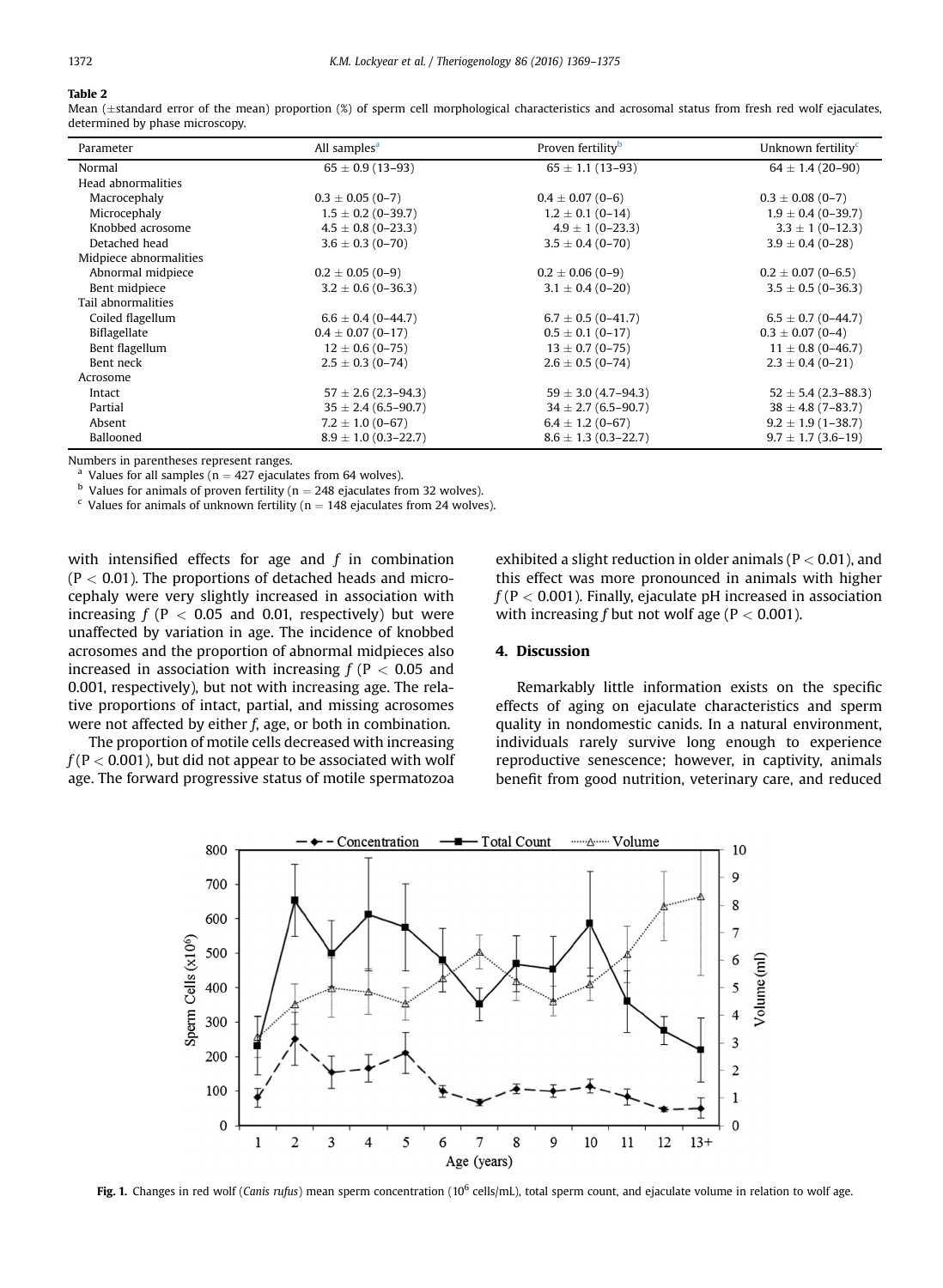risk of traumatic death. Therefore, for captive populations, and particularly for captive breeding populations of endangered species, understanding the effects of age on reproductive success may be of critical importance for the optimization of breeding and management decisions.

It is interesting to note that red wolf seminal volume was found to be nearly twice as much as that typically reported for other canids, a result consistent with previous research [\[18\]](#page-6-0). Goodrowe et al. [\[18\]](#page-6-0) suggested that the relatively high volume of red wolf ejaculates may be due to increased accessory gland secretion provoked by electroejaculation. Mean electroejaculate volumes of the gray wolf (Canis lupus)  $[27]$  and coyote (C. latrans)  $[28]$  are similar to that of the domestic dog, and approximately half that of the red wolf. Although it is difficult to draw conclusions given the high level of variability observed, these data suggest that the relatively large volume of fluid in red wolf ejaculates could be a natural seminal trait particular to the species, or possibly a species-specific response to electroejaculation. However, the specific implications of increased ejaculate volume for breeding success in the red wolf remain unknown. No correlation was found herein between ejaculate volume and fertility. Moreover, similarly high variation in ejaculate volume existed across both proven and nonproven animals. Clearly, further study is needed to elucidate a practical relationship of ejaculate volume changes to reproductive success, if indeed one exists.

Mean sperm concentration and total sperm count were similar to those previously reported data for the red wolf by Koehler et al. [\[19\]](#page-6-0) but lower than those reported by Goodrowe et al. [\[18\].](#page-6-0) Furthermore, both increasing age and higher inbreeding coefficients were associated with a decrease in sperm concentration, with more highly inbred animals showing the most marked decreases with age. However, given that ejaculate volume increased with age, the fact that concentration decreased is not necessarily unexpected. Perhaps of more interest is the observation that total sperm count per ejaculate also decreased with age, again with more highly inbred animals showing the most marked decreases. Moreover, the decreases seen herein were not apparent before the age of 6 years but were consistently observed within individuals beyond that age. Therefore, it appears that the effects of age on spermatozoal output is not manifest until after approximately 6 years of age. In dogs, spermatozoal output has been shown to decrease with inbreeding  $[29]$  and age  $[30]$ . In this study, animals with nonproven fertility tended to be older and more inbred than those with proven fertility, and also had lower sperm concentration and total cell counts than proven animals.

The emphasis of the red wolf SSP on maintaining genetic diversity has resulted in the preferential selection of older animals for mating [\[31\].](#page-6-0) This, coupled with our finding that total sperm count decreases with age, implies a case for the increased use of artificial reproductive techniques that would allow for the maximization of sperm to be used in artificial insemination as an alternative or corollary to natural breeding. To this end, in vitro sperm handling and cryopreservation techniques have been developed for the red wolf [\[18,22,32\]](#page-6-0), although further study is required to fully optimize the processes involved. Artificial insemination trials using noninvasive means of predicting ovulation timing have also been conducted, and preliminary results are promising [\[17\]](#page-6-0).

The proportion of red wolf spermatozoa with abnormal morphology reported here is higher than that reported by Goodrowe et al.  $[18]$  but in line with that reported by Koehler [\[19\].](#page-6-0) Of the types of abnormalities measured, the most pronounced associations with inbreeding coefficients were incidence of tightly coiled flagella and bent flagella. Also affected, though to a lesser degree, were the incidences of knobbed acrosomes, biflagellism, detached spermatozoal heads, and microcephaly. With the exception of bent flagella, these are considered to be abnormalities associated with spermatogenesis [\[33,34\].](#page-6-0) The percentage and forward progressive status of motile cells decreased with increasing inbreeding coefficients, a result probably attributable to the increased prevalence of spermatozoa with flagellar abnormalities within these samples.

Although we did not observe a measurable difference in the proportion of morphologically normal spermatozoa between proven and nonproven breeders, the seminal traits described here are consistent with those found in inbred populations of other mammalian carnivores [\[29,33,34\].](#page-6-0) For the domestic dog, inbreeding has been associated with reduced ejaculate quality in terms of concentration, count, volume, and motility [\[29\]](#page-6-0). Inbreeding effects reported for the gray wolf (C. lupus) include decreased spermatozoal concentration and motility, and increased incidence of morphological abnormalities in spermatozoa [\[35,36\]](#page-6-0). It has been previously suggested that the semen parameters of the red wolf are consistent with inbreeding effects related to the small number of founders [\[19,37\].](#page-6-0) In an examination of semen characteristics and cryopreservation protocols, Goodrowe et al. [\[18\]](#page-6-0) did not find evidence of inbreeding depression in seminal characteristics; however, both the sample size and the range of inbreeding coefficients of animals examined by those studies were smaller than those considered herein, and as such may be less representative.

Furthermore, red wolf ejaculate characteristics tend to be on the extreme edges of typical canid parameters. The proportions of morphologically abnormal spermatozoa reported here and by Koehler et al. [\[19\]](#page-6-0) are substantially larger than those reported for the domestic dog [38–[40\]](#page-6-0), red fox (Vulpes vulpes)  $[41]$ , or gray wolf  $[27]$ , whereas sperm concentration and total cell count are lower. Abnormalities reflective of spermatogenic dysfunction constitute a greater proportion of the total abnormalities in red wolves than domestic dogs  $[18,38]$ . Also, there was a high level of variability observed in these characteristics in the red wolf; similar levels of variability typically are not observed in other canids but have been noted among inbred domestic dogs [\[29\].](#page-6-0) Perhaps most telling, red wolf ejaculate characteristics compare poorly with those of the coyote, a species that is very closely related, but that has not been subject to a severe population bottleneck or inbreeding. Compared to coyote ejaculate characteristics [\[28\]](#page-6-0), red wolf semen has lower sperm concentration and cell count, lower motility, higher volume, and larger ranges in semen characteristics. Red wolf semen also contains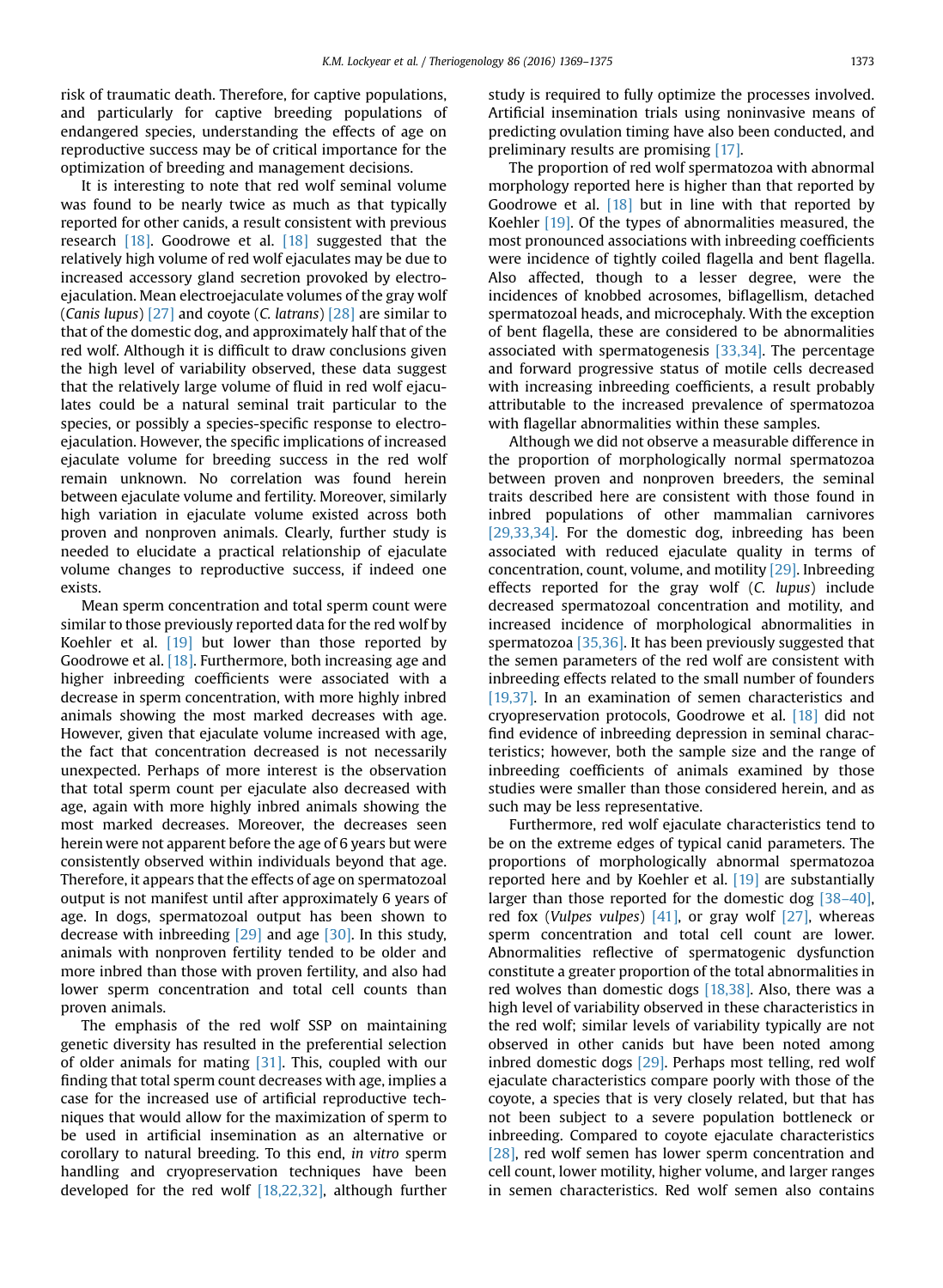<span id="page-5-0"></span>more morphologically abnormal cells and more cells with acrosomal damage than coyote semen, including abnormalities consistent with inbreeding.

It is important to note that the range of inbreeding coefficients of sperm donors within the present study (0–0.125) was relatively small and low compared with inbreeding coefficients listed in reports of other canid species in which suboptimal sperm quality is observed as a manifestation of inbreeding depression [\[33,35\].](#page-6-0) The range for the entire captive red wolf population (0–0.3046) is larger than that encompassed by sperm donors for this study. Thus the trends toward suboptimal semen quality detected here are likely more pronounced within the population at large.

On the basis of a comparative evaluation of evidence for 20 mammalian species, Fitzpatrick and Evans  $[42]$  found that impaired sperm quality is linked to inbreeding, and is particularly apparent in endangered species—a distinction based largely on population reduction. In addition, Asa et al. [\[43\]](#page-6-0) found a significant effect of inbreeding on sperm quality in Mexican gray wolves (C. l. baileyi), and related both inbreeding and sperm quality to reproductive success in that species. The Florida panther (Felis concolor) is similarly low in genetic variation to the red wolf and shows significant incidence of male sterility because of spermatozoal abnormality  $[44]$ . In dogs, Oettlé  $[40]$  determined that if the percentage of normal spermatozoa falls below 60%, the fertility of the individual is compromised. Mean percentages of normal spermatozoa in all wolf subsets in this study were above 60%; however, those percentages may fall as the population becomes more inbred.

In fact, reduced total counts, sperm cell motility, and high levels of morphological abnormalities may already be affecting red wolf fertility, as evidenced by the differences observed between proven and nonproven breeders. Although earlier studies did not find definitive evidence of inbreeding depression [\[18,45\],](#page-6-0) Goodrowe et al. [\[18\]](#page-6-0) suggested that the semen parameters of the red wolf were consistent with inbreeding effects related to the small number of founders, and Koehler et al. [\[19\]](#page-6-0) found nonsignificant trends in their data consistent with inbreeding depression. More recent examinations of demographic data have indicated that although breeding success within the zoo-based population had not been significantly reduced at the time of analysis, litter size had been negatively affected by paternal levels of inbreeding  $[46]$ , and both increasing male age and inbreeding reduce the probability of a successful mating  $[31,47]$ . Thus, it seems clear that more research focused on male reproductive capacity is warranted for this species. Functional assessment based on gamete interactions would shed more light on the relationships between inbreeding, age, and fertility in male red wolves, and there is an increasing need for the continued development of assisted reproductive techniques such as sperm cryopreservation and artificial insemination.

#### 4.1. Conclusions

A number of conclusions may be reached from these data. First, semen parameters for the red wolf are generally less robust and more highly variable than those of other canid species investigated. Second, ejaculate characteristics change as individuals age: volume increases, sperm concentration decreases, and total numbers of sperm per ejaculate is reduced, particularly after the age of 6 years. However, the age at which fertility is impaired is undetermined and may not be reached within the lifetime of the average male red wolf in captivity. Third, there is some indication of inbreeding depression within the captive red wolf population in terms of ejaculate sperm cell concentration and total sperm count, and in the increased incidence of specific morphological spermatozoal abnormalities. Finally, the suboptimal semen characteristics associated with age and inbreeding tend to be exacerbated by these factors in combination, that is, inbred wolves are more likely to experience reduced fertility as they age. While this seems obvious, it means that as the captive population inevitably becomes more inbred, the maximum age of reproduction, and the likelihood of successful matings for older animals will decrease; a conclusion to keep in mind when projecting population dynamics and determining pairing recommendations.

#### Acknowledgments

This research was funded by the Morris Animal Foundation (grant #D01ZO-51).The authors wish to thank Dr. Holly Reed and Carol Platz for their invaluable assistance with semen collections, Dr. Randy Fulk, North Carolina Zoo, for supplying data regarding inbreeding coefficients for individual animals, Sue Behrns, and the staff of Point Defiance Zoo & Aquarium and Toronto Zoo.

#### References

- [1] [Nowak RM. The original status of wolves in eastern North America.](http://refhub.elsevier.com/S0093-691X(16)30123-6/sref1) [Southeast Nat 2002;1:95](http://refhub.elsevier.com/S0093-691X(16)30123-6/sref1)–130.
- [2] Pimlott DH, Joslin PW. The status and distribution of the red wolf. Transactions of the 33rd north American Wildlife Conference; 1968; 373–384.
- [3] [Nowak RM. The mysterious wolf of the south. Nat Hist 1972;81:](http://refhub.elsevier.com/S0093-691X(16)30123-6/sref3) 50–[3. 74](http://refhub.elsevier.com/S0093-691X(16)30123-6/sref3)–7.
- [4] [Burdick DM, Cushman D, Hamilton R, Gosselink JG. Faunal changes](http://refhub.elsevier.com/S0093-691X(16)30123-6/sref4) [and bottomland hardwood forest loss in the Tensas Watershed,](http://refhub.elsevier.com/S0093-691X(16)30123-6/sref4) [Louisiana. Conserv Biol 1989;3:282](http://refhub.elsevier.com/S0093-691X(16)30123-6/sref4)–92.
- [5] [Carley CJ. Status summary: The red wolf \(Canis rufus\), endangered](http://refhub.elsevier.com/S0093-691X(16)30123-6/sref5) [species report 7. Albuquerque \(NM\): United States Fish and Wildlife](http://refhub.elsevier.com/S0093-691X(16)30123-6/sref5) [Service; 1979](http://refhub.elsevier.com/S0093-691X(16)30123-6/sref5).
- [6] [McCarley H, Carley CL. Endangered species report 4: Recent changes](http://refhub.elsevier.com/S0093-691X(16)30123-6/sref6) [in distribution of wild red wolves \(Canis rufus\). Albuquerque \(NM\):](http://refhub.elsevier.com/S0093-691X(16)30123-6/sref6) [United States Fish and Wildlife Service; 1979](http://refhub.elsevier.com/S0093-691X(16)30123-6/sref6).
- [7] [McCarley H. The taxonomic status of wild](http://refhub.elsevier.com/S0093-691X(16)30123-6/sref7) Canis (Canidae) in the [south central United States. Southwest Nat 1962;7:227](http://refhub.elsevier.com/S0093-691X(16)30123-6/sref7)–35.
- [8] [Paradiso JL. Canids recently collected in east Texas with comments](http://refhub.elsevier.com/S0093-691X(16)30123-6/sref8) [on the taxonomy of the red wolf. Am Midl Nat 1968;80:529](http://refhub.elsevier.com/S0093-691X(16)30123-6/sref8)–34.
- [9] Jackson HHT. Classifi[cation of the races of the coyote. The clever](http://refhub.elsevier.com/S0093-691X(16)30123-6/sref9) [coyote. Mechanicsburg \(PA\): Wildlife Management Institute,](http://refhub.elsevier.com/S0093-691X(16)30123-6/sref9) [Stackpole Books; 1951. p. 229](http://refhub.elsevier.com/S0093-691X(16)30123-6/sref9)–407.
- [10] [Hilton-Taylor C. 2000 IUCN Red List of Threatened Species. Gland,](http://refhub.elsevier.com/S0093-691X(16)30123-6/sref10) [SUI, Cambrigde, UK: World Conservation Union; 2000. p. 61.](http://refhub.elsevier.com/S0093-691X(16)30123-6/sref10)
- [11] [United States Fish and Wildlife Service. Endangered Species List.](http://refhub.elsevier.com/S0093-691X(16)30123-6/sref11) [Atlanta \(GA\): Federal Register; 1967. p. 4001.](http://refhub.elsevier.com/S0093-691X(16)30123-6/sref11)
- [12] Parker WT, Smith R, Seal US, UDot Interior, editor, Red wolf re[covery plan. Atlanta \(GA\): United States Fish and Wildlife Service;](http://refhub.elsevier.com/S0093-691X(16)30123-6/sref12) [1990.](http://refhub.elsevier.com/S0093-691X(16)30123-6/sref12)
- [13] [McCarley H, Carley CL. Recent changes in the distribution of wild](http://refhub.elsevier.com/S0093-691X(16)30123-6/sref13) red wolves (Canis rufus[\). Albuquerque \(NM\): United States Fish and](http://refhub.elsevier.com/S0093-691X(16)30123-6/sref13) Wildlife Service; 1978. p. 1–[38. Endangered Species Report 4.](http://refhub.elsevier.com/S0093-691X(16)30123-6/sref13)